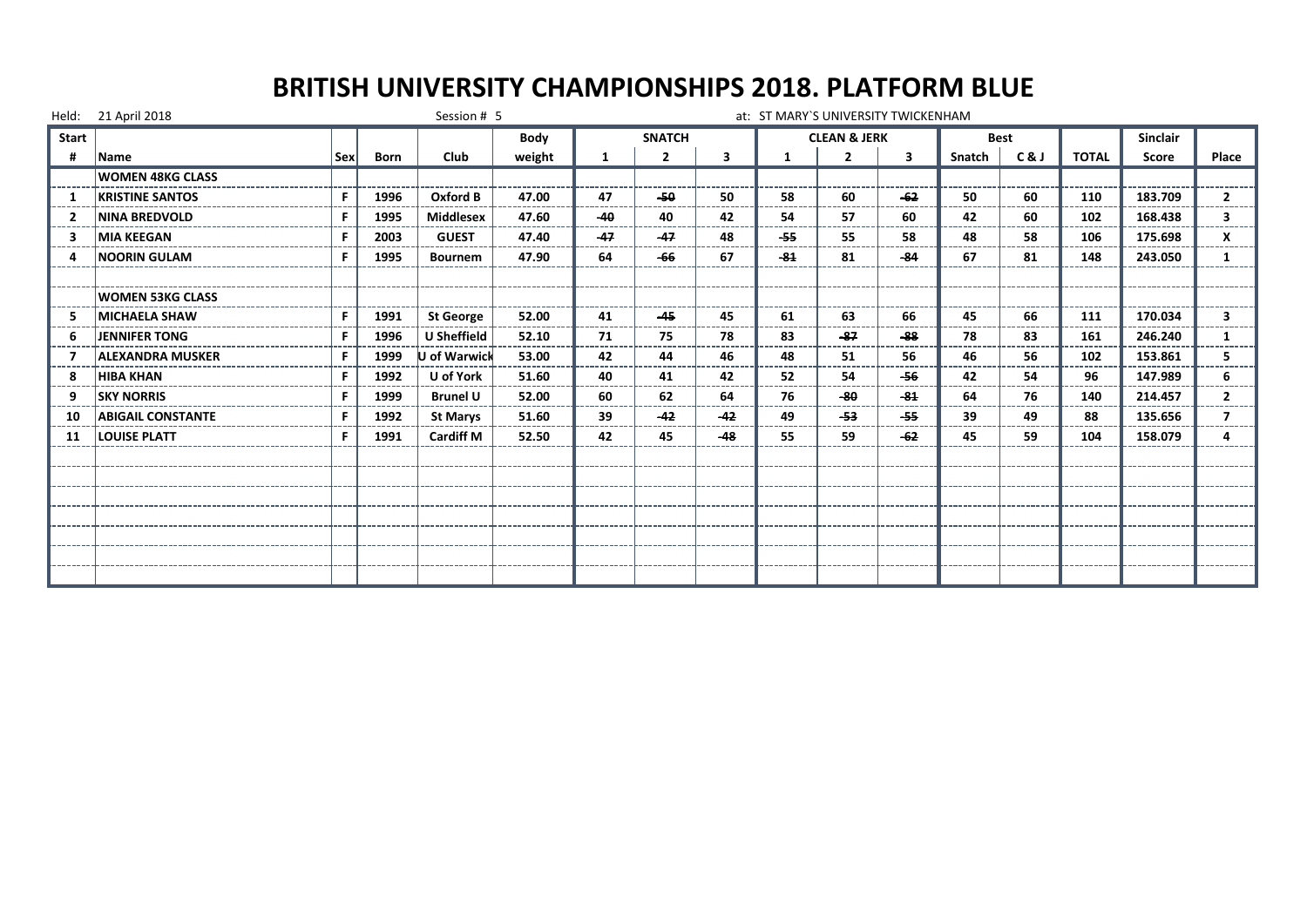# **BRITISH UNIVERSITY CHAMPIONSHIPS 2018**

|       | Held: 22 April 2018       |     |             | Session # 1     |        |     |                |     | at: ST MARYS UNIVERSITY TWICKENHAM |                         |            |             |              |              |                 |       |
|-------|---------------------------|-----|-------------|-----------------|--------|-----|----------------|-----|------------------------------------|-------------------------|------------|-------------|--------------|--------------|-----------------|-------|
| Start |                           |     |             |                 | Body   |     | <b>SNATCH</b>  |     |                                    | <b>CLEAN &amp; JERK</b> |            | <b>Best</b> |              |              | <b>Sinclair</b> |       |
| #     | Name                      | Sex | <b>Born</b> | Club            | weight | 1   | $\overline{2}$ | 3   |                                    | $\overline{2}$          | 3          | Snatch      | C&J          | <b>TOTAL</b> | Score           | Place |
|       | <b>WOMEN 58KG CLASS</b>   |     |             |                 |        |     |                |     |                                    |                         |            |             |              |              |                 |       |
| 3     | Toni Parker               | F.  | 1993        | <b>RGU</b>      | 56.10  | 46  | 49             | 52  | $-62$                              | 62                      | 65         | 52          | 65           | 117          | 168.850         | 6.    |
|       | <b>Kerensky Fernandes</b> | F.  | 1999        | <b>W</b> Thames | 58.00  | -58 | 58<br>----     | -60 | 68                                 | $-74$                   | 71<br>---- | 58<br>----- | 71<br>------ | 129          | 181.616         |       |
| 5     | Sophie Dunnett            | F   | 1996        | Edinburgh       | 57.00  | 57  | 60             | 63  | 72                                 | 75                      | $-79$      | 63          | 75           | 138          | 196.793         |       |
|       | Lianne Sellors            | F   | 1992        | Sheffield       | 56.30  | 43  | 46             | 49  | 59                                 | 61                      | 63         | 49          | 63           | 112          | 161.201         | 8     |
| 8     | Grace Hawken              | F.  | 1999        | Gloucester      | 57.90  | 47  | 50             | -53 | 56                                 | 59                      | $-64$      | 50          | 59           | 109          | 153.652         | 9     |
| 9     | <b>Chloe Mays</b>         | F.  | 1993        | Lboro           | 56.80  | 50  | 55             | -60 | 68                                 | 75                      | -84        | 55          | 75           | 130          | 185.871         |       |
| 10    | <b>Amber Sheppard</b>     | F.  | 1997        | St Mary's       | 57.30  | 70  | 72             | 74  | 88                                 | 91                      | -94        | 74          | 91           | 165          | 234.382         |       |
| 12    | Jess Gordon-Brown         | F   | 1995        | <b>Brighton</b> | 54.30  | 58  | 61             | 65  | 75                                 | $-78$                   | 78         | 65          | 78           | 143          | 211.612         |       |
| 13    | Sophie Bellamy            | F.  | 1997        | <b>Brunel</b>   | 56.20  | 45  | 48             | 51  | 55                                 | 61                      | $-65$      | 51          | 61           | 112          | 161.417         |       |
|       |                           |     |             |                 |        |     |                |     |                                    |                         |            |             |              |              |                 |       |
|       |                           |     |             |                 |        |     |                |     |                                    |                         |            |             |              |              |                 |       |
|       |                           |     |             |                 |        |     |                |     |                                    |                         |            |             |              |              |                 |       |
|       |                           |     |             |                 |        |     |                |     |                                    |                         |            |             |              |              |                 |       |
|       |                           |     |             |                 |        |     |                |     |                                    |                         |            |             |              |              |                 |       |
|       |                           |     |             |                 |        |     |                |     |                                    |                         |            |             |              |              |                 |       |
|       |                           |     |             |                 |        |     |                |     |                                    |                         |            |             |              |              |                 |       |
|       |                           |     |             |                 |        |     |                |     |                                    |                         |            |             |              |              |                 |       |
|       |                           |     |             |                 |        |     |                |     |                                    |                         |            |             |              |              |                 |       |
|       |                           |     |             |                 |        |     |                |     |                                    |                         |            |             |              |              |                 |       |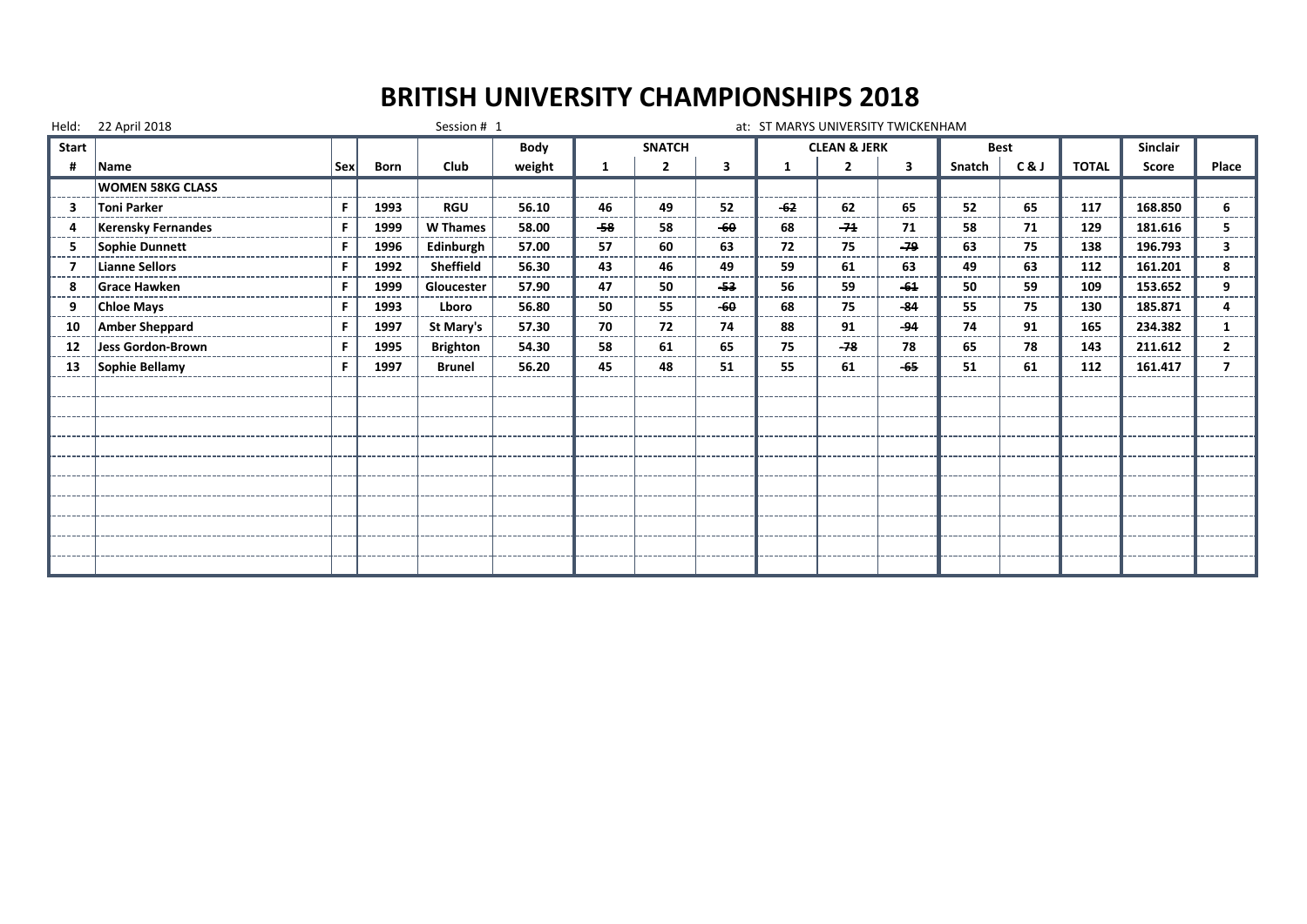|                | Held: 21 April 2018         |     |             | Session # 3        |             |               |                                                                                                                                                                                                                                                                                                                                                                                                                                                                            |                                                                                                                                                                                                                                                                                                                                                                                                                                                                            |              | at: ST MARY'S UNIVERSITY TWICKENHAM |                      |        |                   |              |                 |                |
|----------------|-----------------------------|-----|-------------|--------------------|-------------|---------------|----------------------------------------------------------------------------------------------------------------------------------------------------------------------------------------------------------------------------------------------------------------------------------------------------------------------------------------------------------------------------------------------------------------------------------------------------------------------------|----------------------------------------------------------------------------------------------------------------------------------------------------------------------------------------------------------------------------------------------------------------------------------------------------------------------------------------------------------------------------------------------------------------------------------------------------------------------------|--------------|-------------------------------------|----------------------|--------|-------------------|--------------|-----------------|----------------|
| <b>Start</b>   |                             |     |             |                    | <b>Body</b> |               | <b>SNATCH</b>                                                                                                                                                                                                                                                                                                                                                                                                                                                              |                                                                                                                                                                                                                                                                                                                                                                                                                                                                            |              | <b>CLEAN &amp; JERK</b>             |                      |        | Best              |              | <b>Sinclair</b> |                |
| #              | Name                        | Sex | <b>Born</b> | Club               | weight      | $\mathbf{1}$  | $\overline{2}$                                                                                                                                                                                                                                                                                                                                                                                                                                                             | 3                                                                                                                                                                                                                                                                                                                                                                                                                                                                          | $\mathbf{1}$ | $\overline{2}$                      | 3                    | Snatch | C&J               | <b>TOTAL</b> | Score           | Place          |
|                | <b>WOMEN 63KG A CLASS</b>   |     |             |                    |             |               |                                                                                                                                                                                                                                                                                                                                                                                                                                                                            |                                                                                                                                                                                                                                                                                                                                                                                                                                                                            |              |                                     |                      |        |                   |              |                 |                |
| 1              | <b>JENNIFER BANKS</b>       | F.  | 1998        | Cardiff U          |             | $\sim$ $\sim$ | $\frac{1}{2} \left( \frac{1}{2} \right) \left( \frac{1}{2} \right) \left( \frac{1}{2} \right) \left( \frac{1}{2} \right) \left( \frac{1}{2} \right) \left( \frac{1}{2} \right) \left( \frac{1}{2} \right) \left( \frac{1}{2} \right) \left( \frac{1}{2} \right) \left( \frac{1}{2} \right) \left( \frac{1}{2} \right) \left( \frac{1}{2} \right) \left( \frac{1}{2} \right) \left( \frac{1}{2} \right) \left( \frac{1}{2} \right) \left( \frac{1}{2} \right) \left( \frac$ | $\frac{1}{2} \left( \frac{1}{2} \right) \left( \frac{1}{2} \right) \left( \frac{1}{2} \right) \left( \frac{1}{2} \right) \left( \frac{1}{2} \right) \left( \frac{1}{2} \right) \left( \frac{1}{2} \right) \left( \frac{1}{2} \right) \left( \frac{1}{2} \right) \left( \frac{1}{2} \right) \left( \frac{1}{2} \right) \left( \frac{1}{2} \right) \left( \frac{1}{2} \right) \left( \frac{1}{2} \right) \left( \frac{1}{2} \right) \left( \frac{1}{2} \right) \left( \frac$ | $\cdots$     | $\sim$ $\sim$                       | $\cdots$             | $\sim$ | $\sim$            |              |                 |                |
| $\overline{2}$ | <b>EVGENIA SERGEYCHUK</b>   | F   | 1993        | Edinburgh          | 61.50       | 72            | 76                                                                                                                                                                                                                                                                                                                                                                                                                                                                         | -80                                                                                                                                                                                                                                                                                                                                                                                                                                                                        | هو۔          | 90                                  | -96                  | 76     | 90                | 166          | 224.219         | $\mathbf{1}$   |
| 3              | <b>RHIANNON DOBBS</b>       | F.  | 1997        | Cardiff U          | 62.90       | 60            | 63                                                                                                                                                                                                                                                                                                                                                                                                                                                                         | -66                                                                                                                                                                                                                                                                                                                                                                                                                                                                        | -83          | 83                                  | 85                   | 63     | 85                | 148          | 196.888         | 3              |
| 4              | <b>NIAMH BROAD</b>          | F.  | 2001        | <b>Beckfoot</b>    | 62.60       | $-65$         | -65                                                                                                                                                                                                                                                                                                                                                                                                                                                                        | 65                                                                                                                                                                                                                                                                                                                                                                                                                                                                         | -82          | 82                                  | $\sim$ $\sim$ $\sim$ | 65     | 82                | 147          | 196.184         | 4              |
| 5              | <b>KERRI HEWITT</b>         | F.  | 1996        | Loughboro          | 62.30       | 50            | 55                                                                                                                                                                                                                                                                                                                                                                                                                                                                         | 61                                                                                                                                                                                                                                                                                                                                                                                                                                                                         | 70           | 75                                  | -80                  | 61     | 75                | 136          | 182.091         | 5              |
| 6              | <b>CHLOE BRIGGS</b>         | F.  | 1997        | Cardiff U          | 61.60       | 61            | -65                                                                                                                                                                                                                                                                                                                                                                                                                                                                        | 65                                                                                                                                                                                                                                                                                                                                                                                                                                                                         | 81           | 85                                  | -88                  | 65     | 85                | 150          | 202.382         | $\overline{2}$ |
| 7              | <b>NICKI GRANT</b>          | F.  | 1984        | U of HighL         | 62.40       | -55           | 57                                                                                                                                                                                                                                                                                                                                                                                                                                                                         | -62                                                                                                                                                                                                                                                                                                                                                                                                                                                                        | 71           | -75                                 | -78                  | 57     | 71                | 128          | 171.195         | 10             |
| 8              | <b>DANIELLE NORVILLE</b>    | F.  | 1983        | <b>Middlesex</b>   | 62.90       | 53            | -57                                                                                                                                                                                                                                                                                                                                                                                                                                                                        | 57                                                                                                                                                                                                                                                                                                                                                                                                                                                                         | $-74$        | -76                                 | -76                  | 57     | $\sim$            |              |                 |                |
| 1              | <b>CATRIONA MCLAIN</b>      | F   | 1997        | <b>UC London</b>   | 62.50       | 45            | 49                                                                                                                                                                                                                                                                                                                                                                                                                                                                         | -53                                                                                                                                                                                                                                                                                                                                                                                                                                                                        | $-68$        | 68                                  | -76                  | 49     | 68                | 117          | 156.314         | 16             |
| $\overline{2}$ | <b>REBECCA STONER</b>       | F.  | 1989        | <b>QMUL</b>        | 61.00       | 51            | 55                                                                                                                                                                                                                                                                                                                                                                                                                                                                         | -57                                                                                                                                                                                                                                                                                                                                                                                                                                                                        | 65           | 68                                  | -71                  | 55     | 68                | 123          | 167.073         | 12             |
| з              | <b>RAE ALEXA TROWBRIDGE</b> | F.  | 1999        | <b>RH College</b>  | 63.00       | -55           | 55.                                                                                                                                                                                                                                                                                                                                                                                                                                                                        | 58                                                                                                                                                                                                                                                                                                                                                                                                                                                                         | 66           | 69                                  | 72                   | 58     | 72                | 130          | 172.759         | 8              |
| 4              | <b>BETHANY PARKER</b>       | F   | 1995        | <b>RC Arts</b>     | 61.40       | -58           | 59                                                                                                                                                                                                                                                                                                                                                                                                                                                                         | -60                                                                                                                                                                                                                                                                                                                                                                                                                                                                        | -68          | 68                                  | 71                   | 59     | 71                | 130          | 175.789         | $\overline{7}$ |
| 5              | <b>KIERA ASHMAN</b>         | F.  | 1996        | <b>Bournem</b>     | 61.90       | 54            | 57                                                                                                                                                                                                                                                                                                                                                                                                                                                                         | -59                                                                                                                                                                                                                                                                                                                                                                                                                                                                        | 68           | 71                                  | -73                  | 57     | 71                | 128          | 172.129         | 9              |
| 6              | <b>ABI JAQUES</b>           | F.  | 1997        | U of Bath          | 60.10       | 52            | 54                                                                                                                                                                                                                                                                                                                                                                                                                                                                         | -56                                                                                                                                                                                                                                                                                                                                                                                                                                                                        | 62           | 66                                  | 70                   | 54     | 70                | 124          | 170.185         | 11             |
| 7              | <b>ELLE CLEMENS</b>         | F.  | 1998        | U of Bath          | 62.00       | 53            | -57                                                                                                                                                                                                                                                                                                                                                                                                                                                                        | 59                                                                                                                                                                                                                                                                                                                                                                                                                                                                         | 65           | 69                                  | 72                   | 59     | 72                | 131          | 175.970         | 6              |
| 8              | <b>EMMA TAYLOR</b>          | F.  | 1995        | <b>QU Belfast</b>  | 60.90       | 52            | -55                                                                                                                                                                                                                                                                                                                                                                                                                                                                        | -55                                                                                                                                                                                                                                                                                                                                                                                                                                                                        | 60           | $-65$                               | 65                   | 52     | 65                | 117          | 159.104         | 15             |
| -1             | <b>NATHALIE RICHARDS</b>    | F   | 2003        | <b>GUEST</b>       | 65.40       | 53            | -56                                                                                                                                                                                                                                                                                                                                                                                                                                                                        | 56                                                                                                                                                                                                                                                                                                                                                                                                                                                                         | 68           | 71                                  | -74                  | 56     | 71                | 127          | 164.713         | x              |
| $\overline{2}$ | <b>CHLOE HARGREAVES</b>     | F.  | 1999        | <b>Basingstoke</b> | 63.00       | 53            | 56                                                                                                                                                                                                                                                                                                                                                                                                                                                                         | -59                                                                                                                                                                                                                                                                                                                                                                                                                                                                        | $\cdots$     | $\qquad \qquad \cdots$              | $\cdots$             | 56     | $\hspace{0.05cm}$ |              |                 |                |
| 3              | <b>ANNIE GREENHEAD</b>      | F.  | 1997        | Cardiff U          | 58.80       | 48            | 52                                                                                                                                                                                                                                                                                                                                                                                                                                                                         | -55                                                                                                                                                                                                                                                                                                                                                                                                                                                                        | 58           | 62                                  | -65                  | 52     | 62                | 114          | 158.912         | 17             |
| 4              | <b>SACHA BOYD</b>           | F.  | 1993        | Northumbria        |             | $\sim$ $\sim$ | $\frac{1}{2} \left( \frac{1}{2} \right) \left( \frac{1}{2} \right) \left( \frac{1}{2} \right) \left( \frac{1}{2} \right) \left( \frac{1}{2} \right) \left( \frac{1}{2} \right) \left( \frac{1}{2} \right) \left( \frac{1}{2} \right) \left( \frac{1}{2} \right) \left( \frac{1}{2} \right) \left( \frac{1}{2} \right) \left( \frac{1}{2} \right) \left( \frac{1}{2} \right) \left( \frac{1}{2} \right) \left( \frac{1}{2} \right) \left( \frac{1}{2} \right) \left( \frac$ | $\frac{1}{2} \left( \frac{1}{2} \right) \left( \frac{1}{2} \right) \left( \frac{1}{2} \right) \left( \frac{1}{2} \right) \left( \frac{1}{2} \right) \left( \frac{1}{2} \right) \left( \frac{1}{2} \right) \left( \frac{1}{2} \right) \left( \frac{1}{2} \right) \left( \frac{1}{2} \right) \left( \frac{1}{2} \right) \left( \frac{1}{2} \right) \left( \frac{1}{2} \right) \left( \frac{1}{2} \right) \left( \frac{1}{2} \right) \left( \frac{1}{2} \right) \left( \frac$ | $\cdots$     | $\sim$ $\sim$                       | $\sim$ $\sim$ $\sim$ | $\sim$ | $\sim$            |              |                 |                |
| 5              | <b>LOUISE BLAIR</b>         | F.  | 1994        | <b>UC London</b>   | 62.70       | $-48$         | -50                                                                                                                                                                                                                                                                                                                                                                                                                                                                        | 50                                                                                                                                                                                                                                                                                                                                                                                                                                                                         | 66           | -70                                 | 70                   | 50     | 70                | 120          | 159.979         | 14             |
| 6              | <b>JASMINE SKELCHER</b>     | F.  | 1995        | <b>Brunel</b>      | 62.70       | 45            | -50                                                                                                                                                                                                                                                                                                                                                                                                                                                                        | -50                                                                                                                                                                                                                                                                                                                                                                                                                                                                        | -65          | 65                                  | -70                  | 45     | 65                | 110          | 146.648         | 18             |
| 7              | <b>UGNE SAULEVICIUTE</b>    | F.  | 1999        | <b>Cardiff M</b>   | 62.10       | 50            | 55                                                                                                                                                                                                                                                                                                                                                                                                                                                                         | -58                                                                                                                                                                                                                                                                                                                                                                                                                                                                        | 60           | -64                                 | 65                   | 55     | 65                | 120          | 161.018         | 13             |
| 8              | <b>ALEXANDRA BOVEY</b>      | F   | 1995        | Middlesex          |             | $\sim$ $\sim$ | ---                                                                                                                                                                                                                                                                                                                                                                                                                                                                        | ---                                                                                                                                                                                                                                                                                                                                                                                                                                                                        | ---          | $---$                               | ---                  | ---    | ---               |              |                 |                |
|                |                             |     |             |                    |             |               |                                                                                                                                                                                                                                                                                                                                                                                                                                                                            |                                                                                                                                                                                                                                                                                                                                                                                                                                                                            |              |                                     |                      |        |                   |              |                 |                |
|                |                             |     |             |                    |             |               |                                                                                                                                                                                                                                                                                                                                                                                                                                                                            |                                                                                                                                                                                                                                                                                                                                                                                                                                                                            |              |                                     |                      |        |                   |              |                 |                |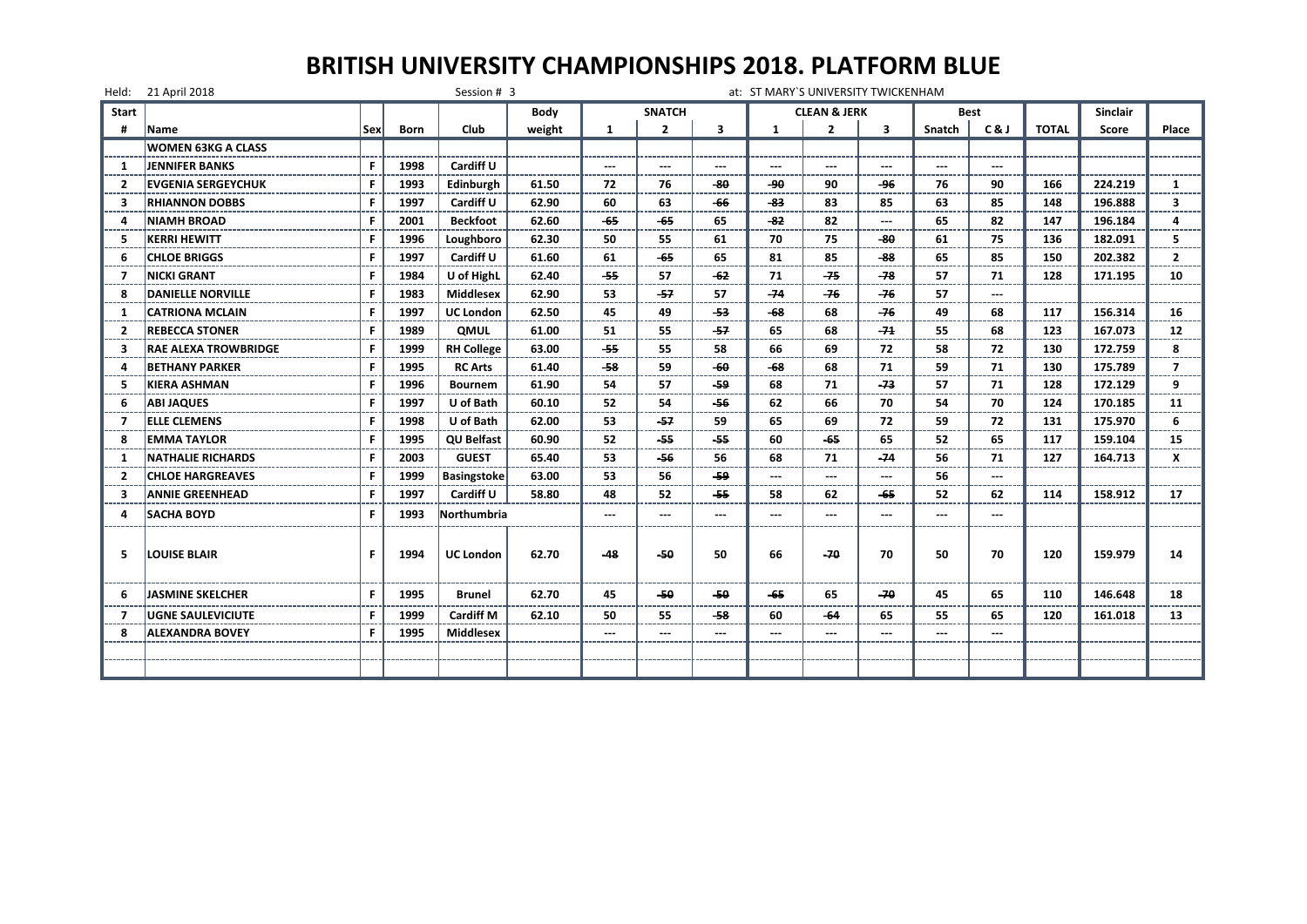| Held:        | 21 April 2018             |     |      | Session # 6      |        |            |                |       |       | at: ST MARYS UNIVERSITY TWICKENHAM |                         |             |     |              |                 |                |
|--------------|---------------------------|-----|------|------------------|--------|------------|----------------|-------|-------|------------------------------------|-------------------------|-------------|-----|--------------|-----------------|----------------|
| <b>Start</b> |                           |     |      |                  | Body   |            | <b>SNATCH</b>  |       |       | <b>CLEAN &amp; JERK</b>            |                         | <b>Best</b> |     |              | <b>Sinclair</b> |                |
| #            | <b>Name</b>               | Sex | Born | State            | weight | 1          | $\overline{2}$ | 3     |       | $\overline{2}$                     | $\overline{\mathbf{3}}$ | Snatch      | C&J | <b>TOTAL</b> | Score           | Place          |
|              | <b>WOMEN 69KG CLASS</b>   |     |      |                  |        |            |                |       |       |                                    |                         |             |     |              |                 |                |
|              | <b>CAITLIN MACNAMARA</b>  | F   | 1995 | <b>KC London</b> | 68.20  | 55         | -58            | 59    | $-78$ | 79                                 | 83                      | 59          | 83  | 142          | 179.440         | 3.             |
|              | <b>CLOTILDE DAUCHY</b>    | F   | 1997 | U of Bath        | 64.50  | 50         | -53            | $-53$ | 62    | 65                                 | $-67$                   | 50          | 65  | 115          | 150.483         | 10             |
| з            | <b>JANINE DOVEY</b>       | F   | 1997 | Cardiff U        | 65.40  | 53         | 55             | 57    | 68    | 71                                 | $-74$                   | 57          | 71  | 128          | 166.010         |                |
| Δ            | <b>DEBORAH ALAWODE</b>    | F   | 1997 | <b>UC London</b> | 68.10  | 71<br>---- | $-75$          | $-75$ | 85    | -91                                | 93                      | 71          | 93  | 164          | 207.425         | 1              |
| 5            | <b>KATE BARTON</b>        | F   | 1997 | Loughboro        | 67.90  | $-48$      | $-50$          | 50    | 65    | $-70$                              | $-70$                   | 50          | 65  | 115          | 145.710         | 9              |
| 6            | <b>TAMARA ANDERSON</b>    | F   | 1998 | <b>Brunel</b>    |        | $---$      | $---$          | ---   |       |                                    | $---$                   |             |     |              |                 |                |
|              | <b>GEORGIA OWENS</b>      | F   | 1997 | <b>Brunel</b>    | 68.30  | -59        | -59            | 59    | 74    | 76                                 | -79                     | 59          | 76  | 135          | 170.444         | 4              |
| 8            | <b>MICHEALA FORGACOVA</b> | F   | 1998 | <b>Brunel</b>    | 67.40  | $-54$      | $-54$          | 54    | 60    | 65                                 | -68                     | 54          | 65  | 119          | 151.460         | 8              |
| 9            | <b>CHLOE BOLTON</b>       | F.  | 1995 | <b>Bangor U</b>  | 67.40  | 58         | 61             | 64    | $-70$ | 70                                 | $-73$                   | 64          | 70  | 134          | 170.551         | 5.             |
| 10           | <b>ANGELA SORENSEN</b>    | F   | 1982 | <b>Middlesex</b> | 68.30  | 65         | 69             | 72    | 74    | 78                                 | 82                      | 72          | 82  | 154          | 194.432         | $\overline{2}$ |
| 11           | <b>LILY PETTS</b>         | F   | 1999 | <b>TYNE</b>      | 67.60  | $-70$      | $-70$          | $-70$ |       | $\overline{a}$                     | $\overline{a}$          | ---         |     |              |                 |                |
| 12           | <b>ALEXANDRA CAVE</b>     | F   | 1996 | <b>LC London</b> | 65.30  | -52        | 52             | 58    | 70    | $-74$                              | $-74$                   | 58          | 70  | 128          | 166.172         | 6              |
|              |                           |     |      |                  |        |            |                |       |       |                                    |                         |             |     |              |                 |                |
|              |                           |     |      |                  |        |            |                |       |       |                                    |                         |             |     |              |                 |                |
|              |                           |     |      |                  |        |            |                |       |       |                                    |                         |             |     |              |                 |                |
|              |                           |     |      |                  |        |            |                |       |       |                                    |                         |             |     |              |                 |                |
|              |                           |     |      |                  |        |            |                |       |       |                                    |                         |             |     |              |                 |                |
|              |                           |     |      |                  |        |            |                |       |       |                                    |                         |             |     |              |                 |                |
|              |                           |     |      |                  |        |            |                |       |       |                                    |                         |             |     |              |                 |                |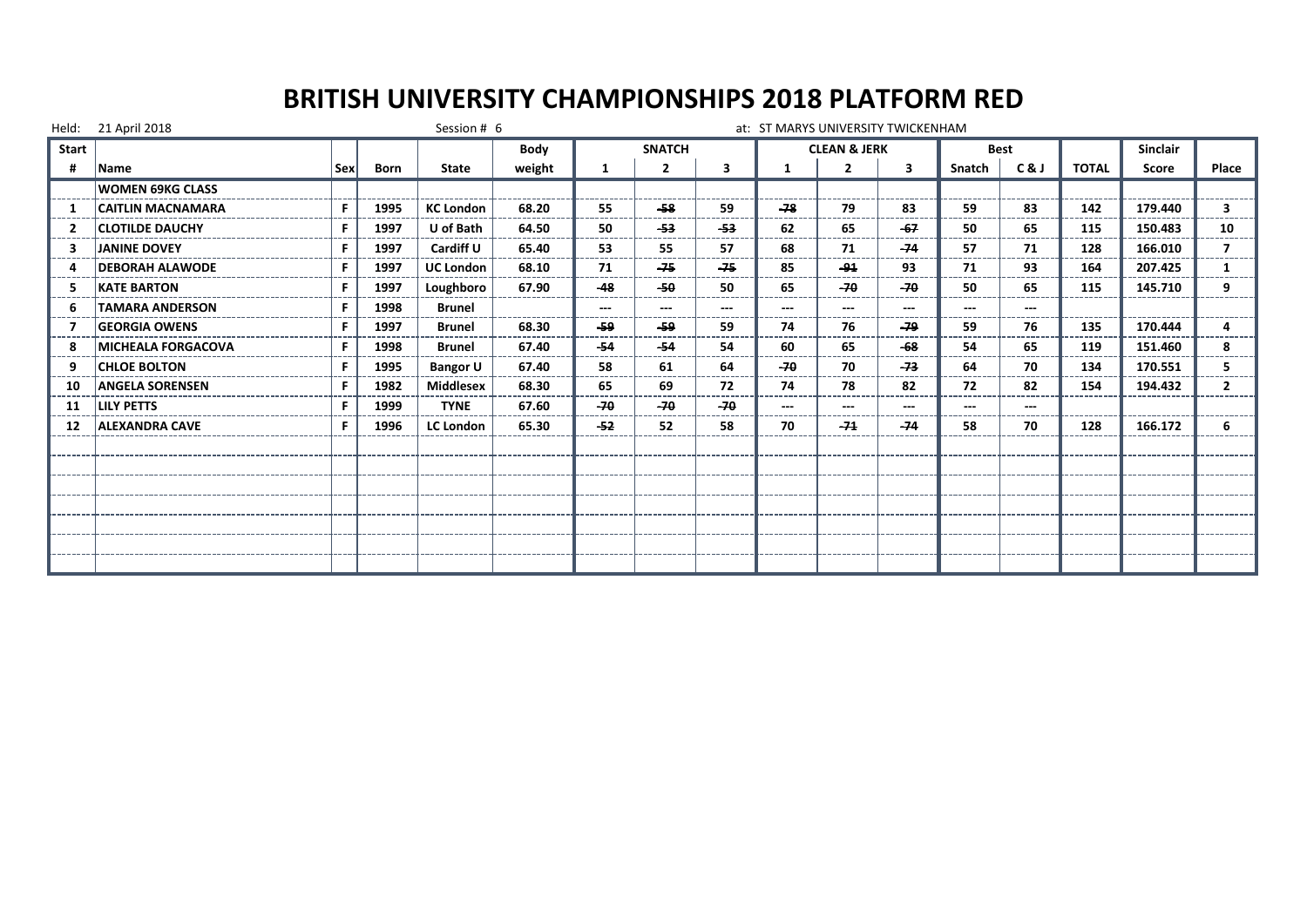## **BRITISH UNIVERSITY CHAMPIONSHIPS 2018**

|              | Held: 22 April 2018      |     |             | Session # 3    |             |       |                |       |              | at: ST MARYS UNIVERSITY TWICKENHAM |       |        |             |              |                 |                |
|--------------|--------------------------|-----|-------------|----------------|-------------|-------|----------------|-------|--------------|------------------------------------|-------|--------|-------------|--------------|-----------------|----------------|
| <b>Start</b> |                          |     |             |                | <b>Body</b> |       | <b>SNATCH</b>  |       |              | <b>CLEAN &amp; JERK</b>            |       |        | <b>Best</b> |              | <b>Sinclair</b> |                |
| н            | Name                     | Sex | <b>Born</b> | Club           | weight      | -1    | $\overline{2}$ | 3     | $\mathbf{1}$ | $\overline{2}$                     | 3     | Snatch | C&J         | <b>TOTAL</b> | Score           | Place          |
|              | <b>WOMEN 75KG</b>        | F.  |             |                |             |       |                |       |              |                                    |       |        |             |              |                 |                |
|              | <b>NEALE GROVES</b>      | F   | 1988        | <b>Brunel</b>  | 73.80       | 54    | $-57$          | $-57$ | $-75$        | $-75$                              | 75    | 54     | 75          | 129          | 155.803         | 6              |
|              | <b>KIRSTIN MURIE</b>     | F   | 1992        | <b>UoAbdn</b>  | 73.90       | $-65$ | 65             | $-70$ | 73           | -79                                | -79   | 65     | 73          | 138          | 166.551         | 4              |
| З            | <b>HANNAH ESCH</b>       | F   | 1998        | <b>Bath</b>    | 73.10       | 50    | -55            | 55    | 75           | -80                                | -80   | 55     | 75          | 130          | 157.830         | 5.             |
|              | <b>FALLON PARKER</b>     | F.  | 1999        | Leeds Beckett  | 74.30       | 62    | 65             | 67    | $-73$        | 73                                 | 76    | 67     | 76          | 143          | 172.084         | $\overline{2}$ |
|              | <b>NATHALIE KIRBY</b>    | F.  | 1994        | <b>Bham</b>    | 74.60       | -53   | 53             | $-56$ | 73           | $-76$                              | 76    | 53     | 76          | 129          | 154.902         | 7              |
|              | <b>ANITA MADAN</b>       | F.  | 1997        | <b>UoWales</b> | 72.80       | 62    | 66             | $-70$ | 78           | $-84$                              | $-84$ | 66     | 78          | 144          | 175.224         | 1              |
|              | <b>SIOBHAN GILLGRASS</b> | F.  | 1997        | Surrey         | 69.80       | 57    | $-64$          | -62   | 76           | 82                                 | $-87$ | 57     | 82          | 139          | 173.243         | 3              |
|              |                          |     |             |                |             |       |                |       |              |                                    |       |        |             |              |                 |                |
|              | <b>WOMEN 90KG</b>        | F.  |             |                |             |       |                |       |              |                                    |       |        |             |              |                 |                |
| 8            | <b>STEPHANIE FOSTER</b>  | F   | 1996        | <b>Bangor</b>  | 87.80       | 72    | 76             | 80    | 91           | 94                                 | 97    | 80     | 97          | 177          | 196.854         | 1              |
|              | <b>NIAMH MOODY</b>       | F   | 1999        | <b>Durham</b>  | 77.40       | 59    | 62             | 65    | 75           | -78                                | $---$ | 65     | 75          | 140          | 164.922         |                |
| 10           | <b>BRITYN VREELAND</b>   | F   | 1999        | Bournemouth    | 85.10       | 50    | 54             | 56    | 65           | $-68$                              | $-68$ | 56     | 65          | 121          | 136.346         | 5              |
| 11           | <b>DAWN BARLOW</b>       | F.  | 1994        | Plymouth       | 85.10       | 60    | $-64$          | $-64$ | 82           | $-94$                              | وو۔   | 60     | 82          | 142          | 160.010         | 3.             |
| 12           | <b>SONA KLUCKOVA</b>     | F.  | 1997        | <b>Bham</b>    | 88.60       | 69    | $-73$          | 73    | 82           | -85                                | 85    | 73     | 85          | 158          | 175.081         | $\mathbf{2}$   |
|              |                          |     |             |                |             |       |                |       |              |                                    |       |        |             |              |                 |                |
|              |                          |     |             |                |             |       |                |       |              |                                    |       |        |             |              |                 |                |
|              |                          |     |             |                |             |       |                |       |              |                                    |       |        |             |              |                 |                |
|              |                          |     |             |                |             |       |                |       |              |                                    |       |        |             |              |                 |                |
|              |                          |     |             |                |             |       |                |       |              |                                    |       |        |             |              |                 |                |
|              |                          |     |             |                |             |       |                |       |              |                                    |       |        |             |              |                 |                |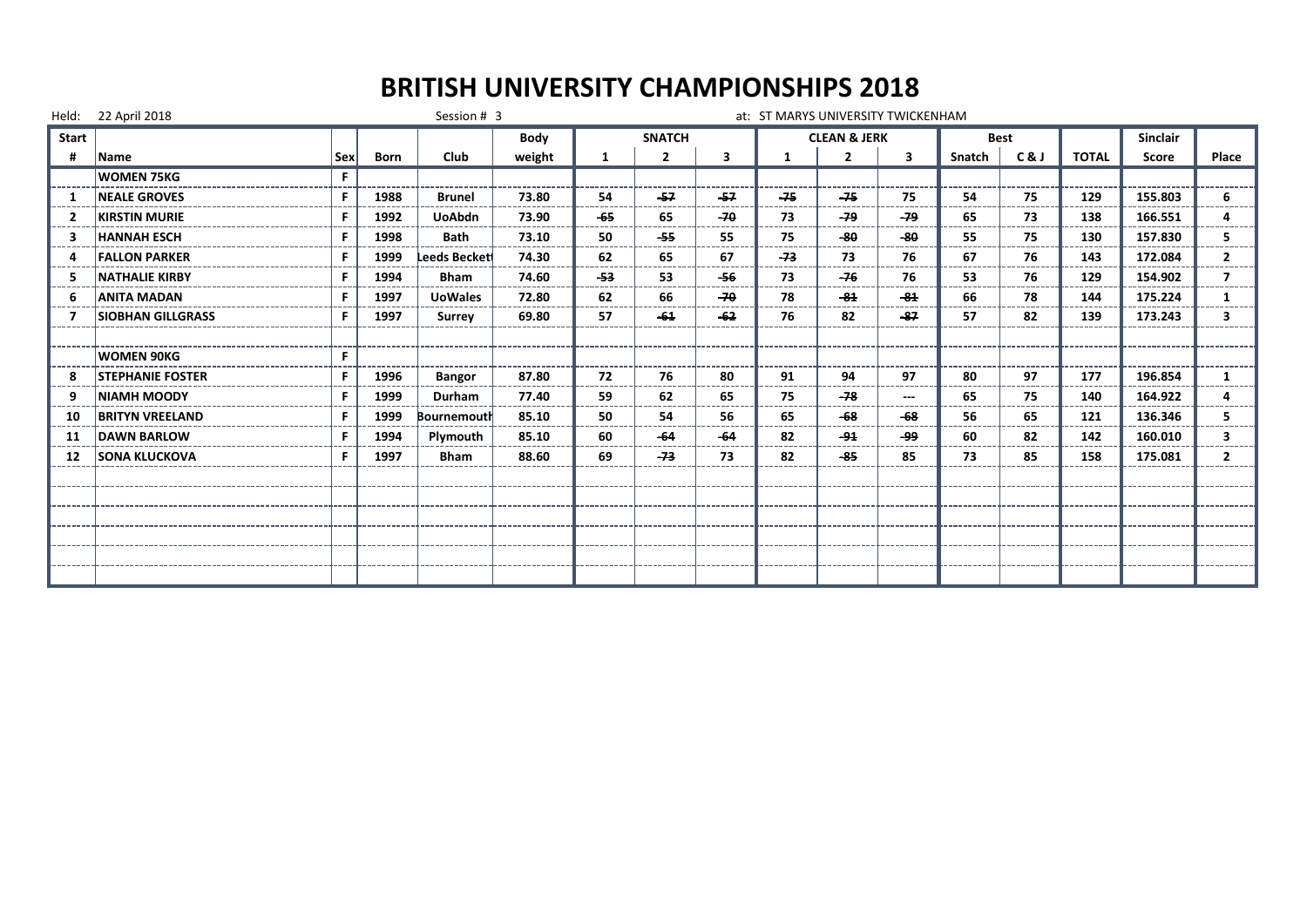|                | Held: 21 April 2018           |             |      | Session # 4      |        |             |                |               |     | at: ST MARYS UNIVERSITY TWICKENHAM |                   |              |       |              |                 |              |
|----------------|-------------------------------|-------------|------|------------------|--------|-------------|----------------|---------------|-----|------------------------------------|-------------------|--------------|-------|--------------|-----------------|--------------|
| Start          |                               |             |      |                  | Body   |             | <b>SNATCH</b>  |               |     | <b>CLEAN &amp; JERK</b>            |                   | <b>Best</b>  |       |              | <b>Sinclair</b> |              |
| #              | Name                          | $ $ Sex $ $ | Born | <b>State</b>     | weight | 1           | $\overline{2}$ | 3             |     | $\overline{2}$                     | 3                 | Snatch       | C&J   | <b>TOTAL</b> | Score           | Place        |
|                | <b>MEN 56KG CLASS</b>         |             |      |                  |        |             |                |               |     |                                    |                   |              |       |              |                 |              |
| -1             | LUCA MICHAEL                  | M           | 1996 | <b>UC London</b> | 56.00  | 70          | 75             | 80            | 95  | $-105$                             | 105               | 80           | 105   | 185          | 288.740         | 1            |
| $\overline{2}$ | <b>YOOFI ESSILFIE-CONDUAH</b> | M           | 1996 | <b>Middlesex</b> | 56.00  | 63          | 67             | 70            | 85  | -90                                | $-90$             | 70           | 85    | 155          | 241.917         | $\mathbf{2}$ |
|                |                               |             |      |                  |        |             |                |               |     |                                    |                   |              |       |              |                 |              |
|                | <b>MEN 62KG CLASS</b>         |             |      |                  |        |             |                |               |     |                                    |                   |              |       |              |                 |              |
| 3              | MOHAMED AL HARTHY             | M           | 1995 | Edinburgh        | 61.30  | 88<br>----- | جو۔<br>----    | ۔93<br>------ | 115 | $-122$<br>------                   | $-127$<br>------- | 88<br>------ | 115   | 203          | 295.989         |              |
| 4              | <b>ELLIOT BROWN</b>           | M           | 1995 | <b>Bournem</b>   | 61.70  | 88          | 91             | -94           | 91  | $---$                              | $--$              | 91           | 91    | 182          | 264.131         | 2            |
| 5              | <b>MOHEZ KHAN</b>             | M           | 1997 | <b>Middlesex</b> |        | $---$       | $---$          | ---           | --- | $---$                              | $---$             | ---          | $---$ |              |                 |              |
|                |                               |             |      |                  |        |             |                |               |     |                                    |                   |              |       |              |                 |              |
|                |                               |             |      |                  |        |             |                |               |     |                                    |                   |              |       |              |                 |              |
|                |                               |             |      |                  |        |             |                |               |     |                                    |                   |              |       |              |                 |              |
|                |                               |             |      |                  |        |             |                |               |     |                                    |                   |              |       |              |                 |              |
|                |                               |             |      |                  |        |             |                |               |     |                                    |                   |              |       |              |                 |              |
|                |                               |             |      |                  |        |             |                |               |     |                                    |                   |              |       |              |                 |              |
|                |                               |             |      |                  |        |             |                |               |     |                                    |                   |              |       |              |                 |              |
|                |                               |             |      |                  |        |             |                |               |     |                                    |                   |              |       |              |                 |              |
|                |                               |             |      |                  |        |             |                |               |     |                                    |                   |              |       |              |                 |              |
|                |                               |             |      |                  |        |             |                |               |     |                                    |                   |              |       |              |                 |              |
|                |                               |             |      |                  |        |             |                |               |     |                                    |                   |              |       |              |                 |              |
|                |                               |             |      |                  |        |             |                |               |     |                                    |                   |              |       |              |                 |              |
|                |                               |             |      |                  |        |             |                |               |     |                                    |                   |              |       |              |                 |              |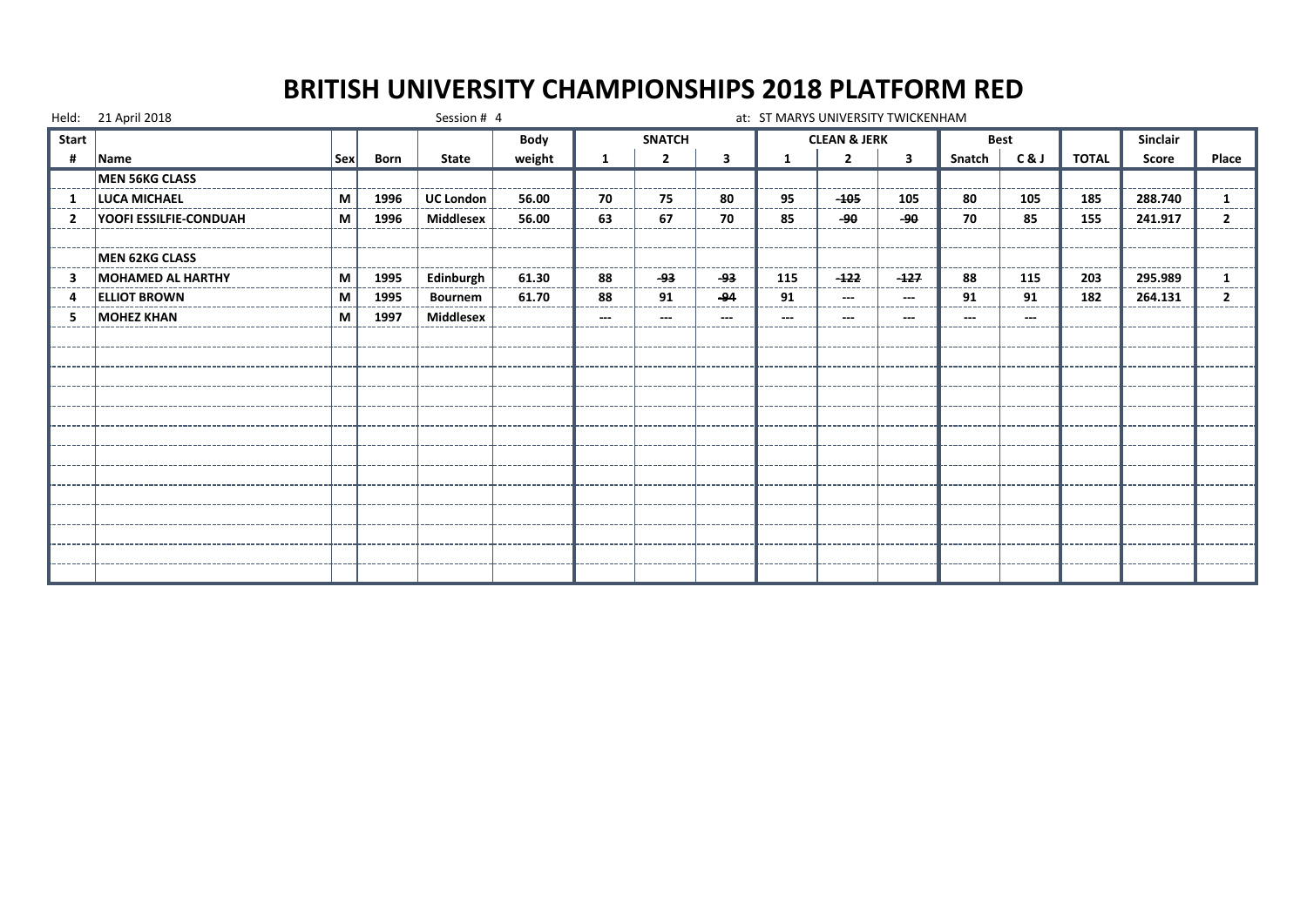|                | Held: 21 April 2018     |     |             | Session # 5        |             |               |                |        |              | at: ST MARYS UNIVERSITY TWICKENHAM |                        |        |             |              |                 |                |
|----------------|-------------------------|-----|-------------|--------------------|-------------|---------------|----------------|--------|--------------|------------------------------------|------------------------|--------|-------------|--------------|-----------------|----------------|
| Start          |                         |     |             |                    | <b>Body</b> |               | <b>SNATCH</b>  |        |              | <b>CLEAN &amp; JERK</b>            |                        |        | <b>Best</b> |              | <b>Sinclair</b> |                |
| #              | Name                    | Sex | <b>Born</b> | State              | weight      | $\mathbf{1}$  | $\overline{2}$ | 3      | $\mathbf{1}$ | $\overline{2}$                     | 3                      | Snatch | C&J         | <b>TOTAL</b> | Score           | Place          |
|                | MEN 69KG A CLASS        |     |             |                    |             |               |                |        |              |                                    |                        |        |             |              |                 |                |
| 1              | <b>MICHAEL FARMER</b>   | M   | 1999        | <b>Bangor U</b>    | 66.40       | 110           | 115            | $-118$ | 133          | 138                                | -145                   | 115    | 138         | 253          | 348.995         | $\mathbf{1}$   |
| 2              | <b>ISAAC LEWIS</b>      | M   | 1996        | U of Glous         | 67.50       | 93            | 97             | $-100$ | $-116$       | $-117$                             | $-117$                 | 97     |             |              |                 |                |
| 3              | <b>GILBERT NORTH</b>    | М   | 1994        | Edinburgh          | 67.40       | 93            | -96            | -96    | 117          | $-122$                             | -122                   | 93     | 117         | 210          | 286.831         | 6              |
| 4              | <b>NIALL MOORE</b>      | M   | 1997        | U of Bath          | 68.40       | 93            | -98            | 98     | 112          | 118                                | 125                    | 98     | 125         | 223          | 301.682         | $\mathbf{2}$   |
| -5             | <b>BEN WOLSEY-HEARD</b> | M   | 1996        | <b>Cardiff Met</b> | 66.40       | ھو۔           | چو۔            | 92     | 108          | 115                                | $-125$                 | 92     | 115         | 207          | 285.541         | $\overline{7}$ |
| -6             | <b>NICK CANAVAN</b>     | М   | 1996        | Loughboro          | 68.10       | 92            | -96            | 96     | 120          | 125                                | $-128$                 | 96     | 125         | 221          | 299.828         | 3              |
| 7              | <b>TOBY MCCARTHY</b>    | М   | 1999        | <b>UNI</b>         |             | $\sim$ $\sim$ | ---            | ---    | ---          | $\cdots$                           | $\qquad \qquad \cdots$ | ---    | $\sim$      |              |                 |                |
| 8              | <b>RICHARD HYUNH</b>    | M   | 1997        | U of Birmin        | 67.40       | -93           | 93             | 97     | 116          | 120                                | 123                    | 97     | 123         | 220          | 300.490         | 4              |
| -1             | <b>LUKE SLADE</b>       | M   | 1995        | <b>UNI</b>         |             | $\sim$ $\sim$ | ---            | ---    | ---          | $\overline{a}$                     | $---$                  | ---    | ---         |              |                 |                |
| $\overline{2}$ | <b>JOSHUA KHOO</b>      | М   | 1993        | <b>QU Belfast</b>  | 68.50       | 84            | 88             | 90     | 112          | 116                                | 120                    | 90     | 120         | 210          | 283.827         | 5.             |
| з              | <b>DECLAN MCCORMICK</b> | М   | 2001        | <b>Blue Coat</b>   | 65.80       | 84            | 88             | $-90$  | $-105$       | 105                                | $-110$                 | 88     | 105         | 193          | 267.852         | 8              |
| 4              | <b>RAFAEL MATSANGOS</b> | M   | 1996        | U of Surrey        | 69.00       | $-75$         | 78             | 82     | -92          | 92                                 | 95                     | 82     | 95          | 177          | 238.111         | 10             |
| 5              | MANRAJ JANDU            | М   | 1997        | <b>Brunel</b>      | 67.60       | 71            | $-75$          | -75    | 92           | 95                                 | $-100$                 | 71     | 95          | 166          | 226.294         | 12             |
| 6              | <b>NAWEED ZAMAN</b>     | М   | 1997        | <b>Middlesex</b>   | 67.80       | 70            | 75             | -78    | -90          | 90                                 | 95                     | 75     | 95          | 170          | 231.300         | 11             |
| 7              | <b>HOWARD CHING</b>     | M   | 1995        | <b>Brunel</b>      |             | ---           | ---            | ---    |              | ---                                | ---                    | ---    | ---         |              |                 |                |
| 8              | <b>JOSH LYNCH</b>       | М   | 2003        | <b>UNI</b>         | 68.40       | 80            | -85            | -85    | 105          | 110                                | $-115$                 | 80     | 110         | 190          | 257.038         | 9              |
|                |                         |     |             |                    |             |               |                |        |              |                                    |                        |        |             |              |                 |                |
|                |                         |     |             |                    |             |               |                |        |              |                                    |                        |        |             |              |                 |                |
|                |                         |     |             |                    |             |               |                |        |              |                                    |                        |        |             |              |                 |                |
|                |                         |     |             |                    |             |               |                |        |              |                                    |                        |        |             |              |                 |                |
|                |                         |     |             |                    |             |               |                |        |              |                                    |                        |        |             |              |                 |                |
|                |                         |     |             |                    |             |               |                |        |              |                                    |                        |        |             |              |                 |                |
|                |                         |     |             |                    |             |               |                |        |              |                                    |                        |        |             |              |                 |                |
|                |                         |     |             |                    |             |               |                |        |              |                                    |                        |        |             |              |                 |                |
|                |                         |     |             |                    |             |               |                |        |              |                                    |                        |        |             |              |                 |                |
|                |                         |     |             |                    |             |               |                |        |              |                                    |                        |        |             |              |                 |                |
|                |                         |     |             |                    |             |               |                |        |              |                                    |                        |        |             |              |                 |                |
|                |                         |     |             |                    |             |               |                |        |              |                                    |                        |        |             |              |                 |                |
|                |                         |     |             |                    |             |               |                |        |              |                                    |                        |        |             |              |                 |                |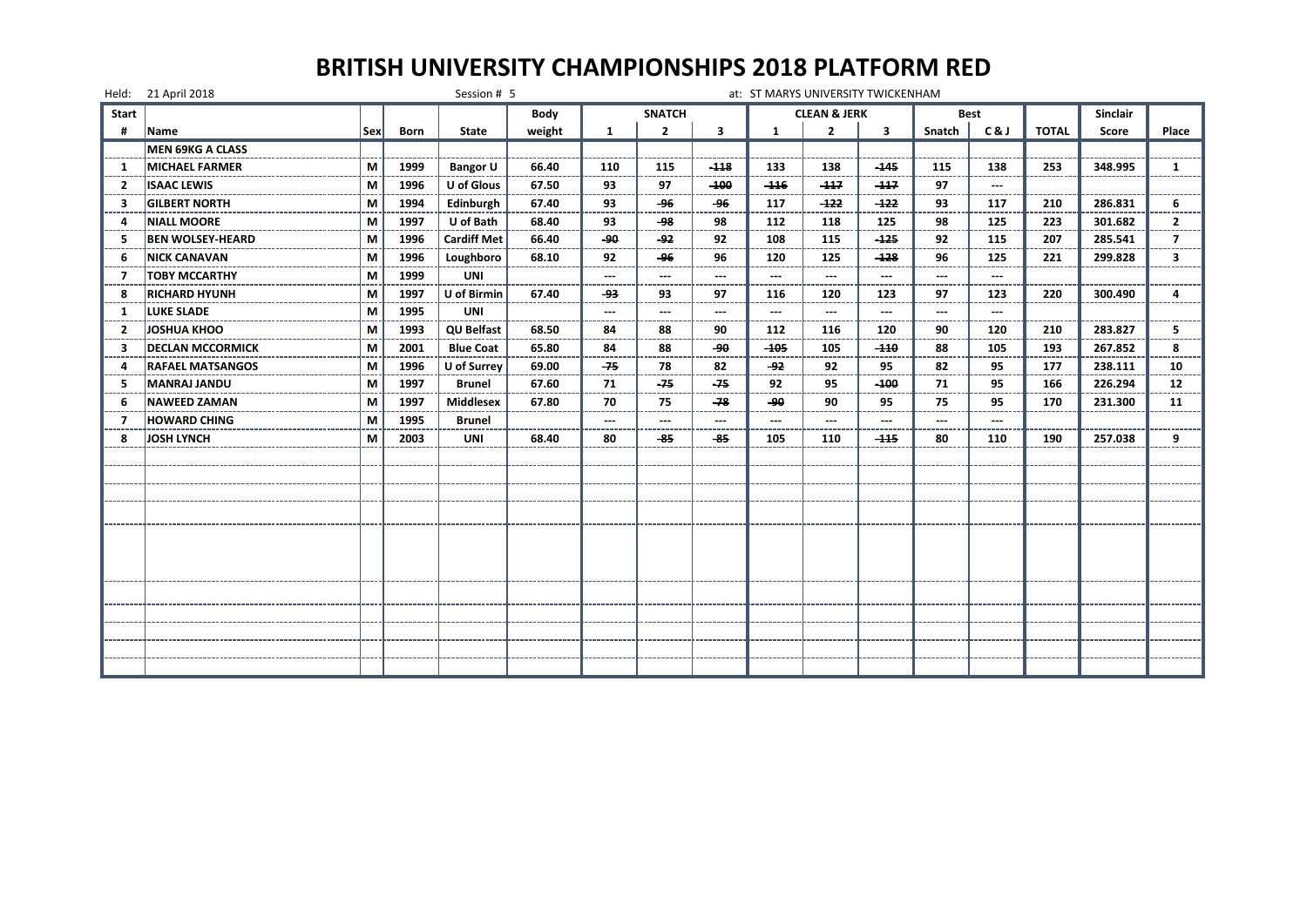|                | Held: 21 April 2018       |            |             | Session # 4       |        |                          |                          |                          | at: ST MARY'S UNIVERSITY TWICKENHAM |                         |                          |        |             |              |                 |              |
|----------------|---------------------------|------------|-------------|-------------------|--------|--------------------------|--------------------------|--------------------------|-------------------------------------|-------------------------|--------------------------|--------|-------------|--------------|-----------------|--------------|
| <b>Start</b>   |                           |            |             |                   | Body   |                          | <b>SNATCH</b>            |                          |                                     | <b>CLEAN &amp; JERK</b> |                          |        | <b>Best</b> |              | <b>Sinclair</b> |              |
| #              | Name                      | <b>Sex</b> | <b>Born</b> | Club              | weight | $\mathbf{1}$             | $\overline{2}$           | 3                        | 1                                   | $\overline{2}$          | 3                        | Snatch | C&J         | <b>TOTAL</b> | Score           | Place        |
|                | <b>MEN 77KG A CLASS</b>   |            |             |                   |        |                          |                          |                          |                                     |                         |                          |        |             |              |                 |              |
| -1             | <b>THOMAS BOLTON</b>      | м          | 1996        | <b>QMUL</b>       | 75.30  | -90                      | 90                       | -95                      | 116                                 | $-120$                  | 121                      | 90     | 121         | 211          | 269.127         | 4            |
| 2              | <b>JIMMY MCDANIEL</b>     | М          | 1996        | U of Hull         | 74.60  | 91<br>$- - -$            | 95                       | $-100$                   | $-125$                              | $-127$                  | $-128$                   | 95     | ---         |              |                 |              |
| 3              | <b>CONOR BUTTIGEIG</b>    | M          | 1992        | <b>Brooksby</b>   | 74.00  | 100                      | 104                      | $-108$                   | 118                                 | -121                    | -121                     | 104    | 118         | 222          | 286.059         | $\mathbf{2}$ |
| Δ              | <b>MARCEL WALLACE</b>     | м          | 1990        | <b>Brunel U</b>   |        | $\hspace{0.05cm} \ldots$ | $\qquad \qquad \cdots$   | $---$                    | ---                                 | ---                     | $---$                    | ---    |             |              |                 |              |
| 5              | <b>EBRAHIM BAKHTAR</b>    | м          | 1995        | <b>KC London</b>  | 76.90  | 92                       | -96                      | -97                      | 110                                 | 115                     | -120                     | 92     | 115         | 207          | 260.867         | 6            |
| 6              | KIAN PANJAVI              | М          | 1998        | <b>Brunel U</b>   | 76.20  | 100                      | 105                      | $-108$                   | 121                                 | 123                     | 125                      | 105    | 125         | 230          | 291.362         | 1            |
| 7              | <b>JORDAN TAM</b>         | М          | 1994        | Hartpury          | 75.50  | -85                      | -85                      | 85                       | 117                                 | $-122$                  | 122                      | 85     | 122         | 207          | 263.620         | 7            |
| 8              | <b>THOMAS HOPSON</b>      | м          | 1990        | of St Andrew      | 73.70  | 90                       | 95                       | $-101$                   | 115                                 | 121                     | 125                      | 95     | 125         | 220          | 284.165         | 3            |
| -1             | <b>ZHANGDA LUO</b>        | м          | 1992        | <b>RG Uni</b>     | 75.60  | 85                       | -90                      | 92                       | 115                                 | $-121$                  | $-125$                   | 92     | 115         | 207          | 263.419         | 5.           |
| $\overline{2}$ | <b>JOSEPH PORTER</b>      | М          | 1996        | Loughboro         | 76.20  | -83                      | 84                       | 88                       | 100                                 | 107                     | 112                      | 88     | 112         | 200          | 253.358         | 8            |
| 3              | <b>CHRISTOPHER CARTER</b> | М          | 1995        | Loughboro         | 77.00  | 84                       | 87                       | -92                      | 106                                 | $-110$                  | 110                      | 87     | 110         | 197          | 248.083         | 10           |
| Δ              | <b>JACEK KONDRACKI</b>    | М          | 1985        | <b>St Marys</b>   | 76.20  | 85                       | 91                       | -95                      | 103                                 | 108                     | -111                     | 91     | 108         | 199          | 252.092         | 9            |
| -5             | <b>AHSAN KHAN</b>         | м          | 1994        | <b>Brunel U</b>   |        | $---$                    | $\hspace{0.05cm} \ldots$ | $\hspace{0.05cm} \ldots$ | $---$                               | $---$                   | $\hspace{0.05cm} \ldots$ | $---$  | $---$       |              |                 |              |
| 6              | <b>ANDREW PANG</b>        | М          | 1996        | <b>U</b> of Aberd | 75.70  | 83                       | 87<br>----               | $-94$                    | 105                                 | $-109$                  | $-111$                   | 87     | 105         | 192          | 244.144         | 12           |
| 7              | <b>SAMUEL WINTER</b>      | М          | 1994        | Loughboro         | 75.70  | 83                       | -87                      | -87                      | 106                                 | 110                     | -117                     | 83     | 110         | 193          | 245.416         | 11           |
|                |                           |            |             |                   |        |                          |                          |                          |                                     |                         |                          |        |             |              |                 |              |
|                |                           |            |             |                   |        |                          |                          |                          |                                     |                         |                          |        |             |              |                 |              |
|                |                           |            |             |                   |        |                          |                          |                          |                                     |                         |                          |        |             |              |                 |              |
|                |                           |            |             |                   |        |                          |                          |                          |                                     |                         |                          |        |             |              |                 |              |
|                |                           |            |             |                   |        |                          |                          |                          |                                     |                         |                          |        |             |              |                 |              |
|                |                           |            |             |                   |        |                          |                          |                          |                                     |                         |                          |        |             |              |                 |              |
|                |                           |            |             |                   |        |                          |                          |                          |                                     |                         |                          |        |             |              |                 |              |
|                |                           |            |             |                   |        |                          |                          |                          |                                     |                         |                          |        |             |              |                 |              |
|                |                           |            |             |                   |        |                          |                          |                          |                                     |                         |                          |        |             |              |                 |              |
|                |                           |            |             |                   |        |                          |                          |                          |                                     |                         |                          |        |             |              |                 |              |
|                |                           |            |             |                   |        |                          |                          |                          |                                     |                         |                          |        |             |              |                 |              |
|                |                           |            |             |                   |        |                          |                          |                          |                                     |                         |                          |        |             |              |                 |              |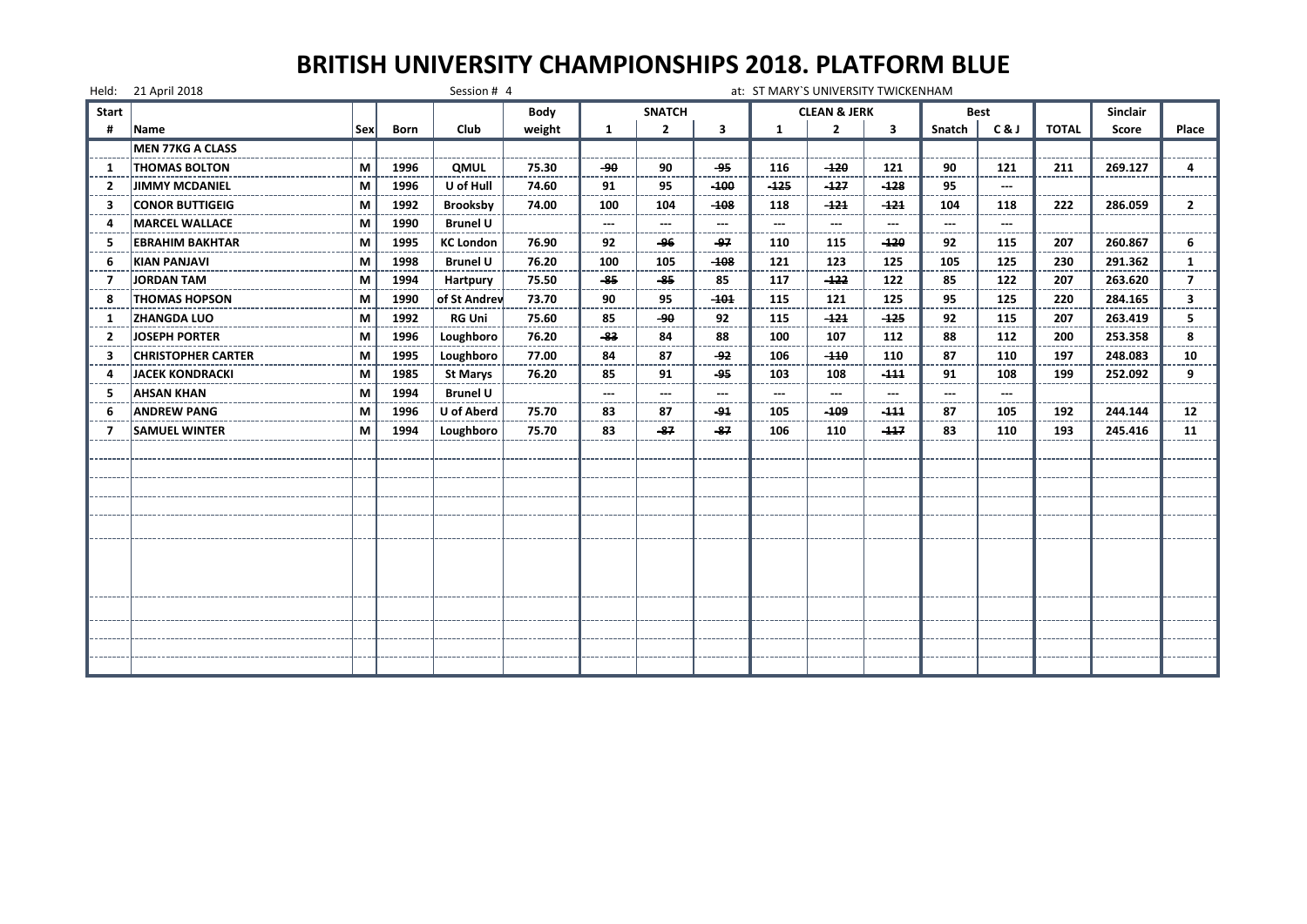|                | Held: 21 April 2018        |     |             | Session # 6       |        |               |               |        |                | at: ST MARY'S UNIVERSITY TWICKENHAM |                        |                          |                          |              |                 |                   |
|----------------|----------------------------|-----|-------------|-------------------|--------|---------------|---------------|--------|----------------|-------------------------------------|------------------------|--------------------------|--------------------------|--------------|-----------------|-------------------|
| <b>Start</b>   |                            |     |             |                   | Body   |               | <b>SNATCH</b> |        |                | <b>CLEAN &amp; JERK</b>             |                        |                          | Best                     |              | <b>Sinclair</b> |                   |
|                | Name                       | Sex | <b>Born</b> | Club              | weight | 1             | $\mathbf{2}$  | 3      | 1              | $\overline{2}$                      | 3                      | Snatch                   | C&J                      | <b>TOTAL</b> | Score           | Place             |
|                | MEN 85KG CLASS             |     |             |                   |        |               |               |        |                |                                     |                        |                          |                          |              |                 |                   |
| 1              | <b>DANIEL SIEGEL</b>       | M   | 1996        | <b>Cardiff M</b>  | 84.10  | -100          | 107           | -113   | 137            | 141                                 | -145                   | 107                      | 141                      | 248          | 297.949         | 7                 |
| $\overline{2}$ | <b>CALUM MCNAMARA</b>      | M   | 1990        | <b>KC London</b>  |        | $\sim$        | $\sim$        | $\sim$ | $\sim$         | $-$                                 | $\sim$                 | $\overline{\phantom{a}}$ | $\overline{\phantom{a}}$ |              |                 |                   |
| 3              | <b>LOUIS HAMPTON-JONES</b> | M   | 1996        | Loughboro         | 79.60  | $-115$        | 115           | 120    | 145            | 150                                 | $-155$                 | 120                      | 150                      | 270          | 333.829         | $\overline{2}$    |
| Δ              | <b>OLLIE CAHILL</b>        | M   | 1997        | Gloucester        | 82.10  | 110           | $-117$        | $-121$ | 145            | $-150$                              | -150                   | 110                      | 145                      | 255          | 310.154         | 4                 |
| 5              | LEIM BUI-LE                | M   | 1993        | Imperial          | 84.40  | 117           | 121           | 122    | 146            | 151                                 | -154                   | 122                      | 151                      | 273          | 327.398         | 1                 |
| 6              | LUKE STOPFORD              | M   | 1992        | <b>Bradford</b>   | 82.30  | $-116$        | 116           | $-121$ | 132            | 137                                 | -140                   | 116                      | 137                      | 253          | 307.333         | 5                 |
| -7             | <b>MILES MORGAN</b>        | М   | 1997        | Edinburgh         | 84.50  | 108           | 112           | $-115$ | $-137$         | 140                                 | -145                   | 112                      | 140                      | 252          | 302.035         | 6                 |
| 8              | <b>KEVIN TAO</b>           | М   | 1994        | <b>Brunel U</b>   | 81.90  | 110           | 115           | $-118$ | 130            | 135                                 | 141                    | 115                      | 141                      | 256          | 311.765         | 3                 |
| -1             | <b>ALEXANDER DEAR</b>      | M   | 1991        | <b>Brunel</b>     | 84.40  | 90            | -95           | 95     | 115            | $-120$                              | $-121$                 | 95                       | 115                      | 210          | 251.845         | $12 \overline{ }$ |
| $\overline{2}$ | <b>EDWARD SMALE</b>        | M   | 1997        | Loughboro         |        | $\sim$ $\sim$ | $\sim$        | ---    | $---$          | $\sim$                              | $---$                  | $\overline{\phantom{a}}$ | $---$                    |              |                 |                   |
| 3              | <b>ALLEN BRINDLEY</b>      | M   | 1997        | U of Aberd        |        | $\sim$        | $\sim$        | ---    | $\overline{a}$ | $\sim$                              | $---$                  | ---                      | ---                      |              |                 |                   |
| 4              | <b>WILLIAM BURCHETTE</b>   | M   | 1999        | <b>St Birinus</b> | 79.20  | 95            | -101          | 101    | 120            | $\overline{\phantom{a}}$            | $\qquad \qquad \cdots$ | 101                      | 120                      | 221          | 273.994         | 11                |
| 5              | JOHN TJOAKARFA             | M   | 1990        | <b>OM Uni</b>     |        | $\sim$        | $\sim$        | $-$    | $-$            | $\overline{a}$                      | $---$                  | $\overline{a}$           | $\overline{a}$           |              |                 |                   |
| 6              | <b>LIAM MATTHEWS</b>       | М   | 1997        | Loughboro         | 81.90  | 97            | 104           | 108    | 121            | 131                                 | -137                   | 108                      | 131                      | 239          | 291.062         | 9                 |
| 7              | <b>LAURENCE OAKDEN</b>     | М   | 1999        | Coventry          | 82.70  | 103<br>----   | 108           | 113    | 123            | $-128$                              | 128                    | 113                      | 128                      | 241          | 292.023         | 8                 |
| 8              | <b>DANIEL PAPA</b>         | M   | 1999        | Hallam U          | 83.80  | $-97$         | 97            | 105    | $-120$         | 120                                 | 130                    | 105                      | 130                      | 235          | 282.840         | 10                |
|                |                            |     |             |                   |        |               |               |        |                |                                     |                        |                          |                          |              |                 |                   |
|                |                            |     |             |                   |        |               |               |        |                |                                     |                        |                          |                          |              |                 |                   |
|                |                            |     |             |                   |        |               |               |        |                |                                     |                        |                          |                          |              |                 |                   |
|                |                            |     |             |                   |        |               |               |        |                |                                     |                        |                          |                          |              |                 |                   |
|                |                            |     |             |                   |        |               |               |        |                |                                     |                        |                          |                          |              |                 |                   |
|                |                            |     |             |                   |        |               |               |        |                |                                     |                        |                          |                          |              |                 |                   |
|                |                            |     |             |                   |        |               |               |        |                |                                     |                        |                          |                          |              |                 |                   |
|                |                            |     |             |                   |        |               |               |        |                |                                     |                        |                          |                          |              |                 |                   |
|                |                            |     |             |                   |        |               |               |        |                |                                     |                        |                          |                          |              |                 |                   |
|                |                            |     |             |                   |        |               |               |        |                |                                     |                        |                          |                          |              |                 |                   |
|                |                            |     |             |                   |        |               |               |        |                |                                     |                        |                          |                          |              |                 |                   |
|                |                            |     |             |                   |        |               |               |        |                |                                     |                        |                          |                          |              |                 |                   |
|                |                            |     |             |                   |        |               |               |        |                |                                     |                        |                          |                          |              |                 |                   |